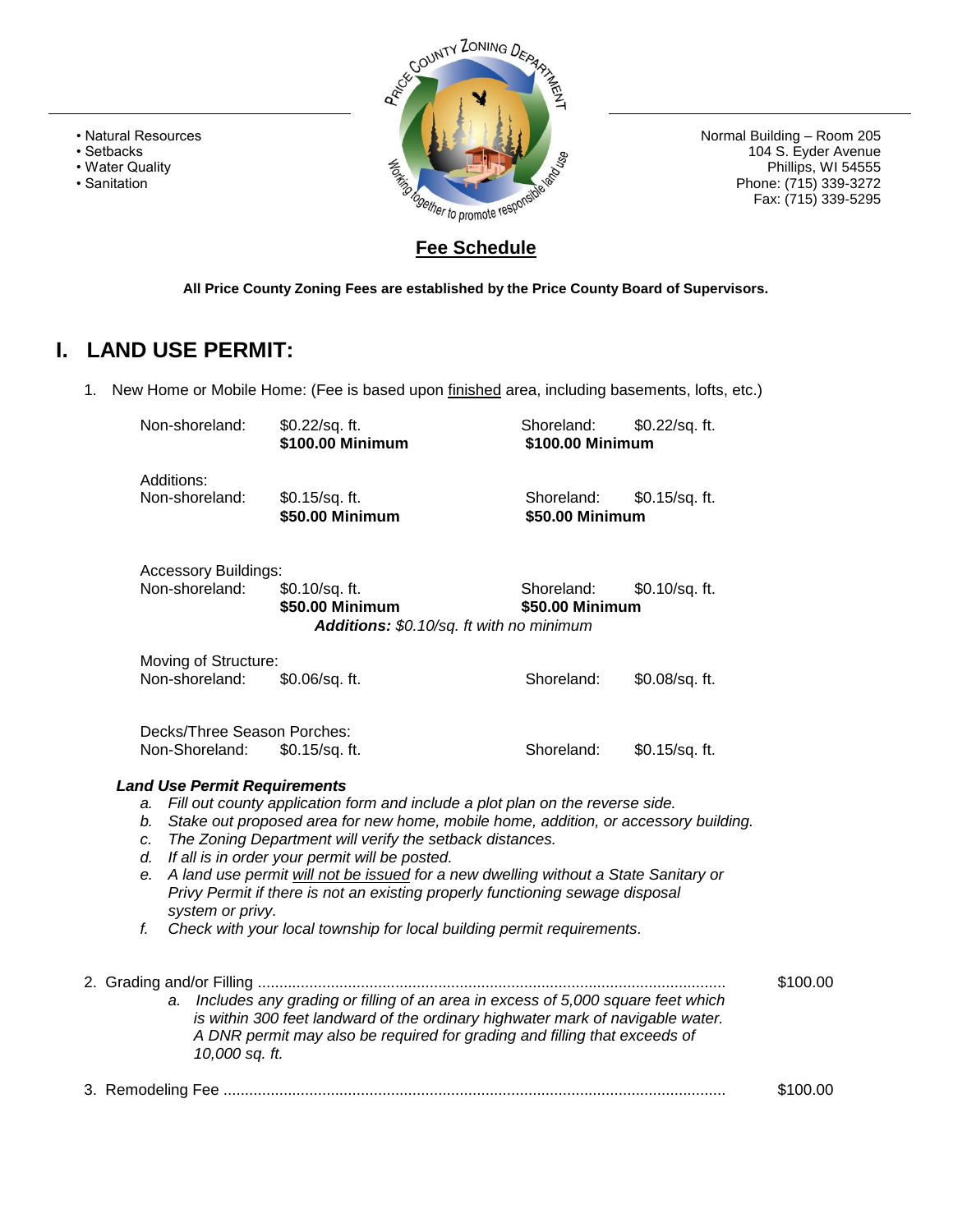*~A Land Use Permit is not required for additions to buildings used for human habitation when the addition does not exceed 80 square feet of horizontal expansion; nor is a Land Use Permit required for farm buildings (Farm Building is defined as a permanent roofed and walled structure used in conjunction with the raising of livestock and/or crops as a primary source of income), school bus stop shelters, temporary shelters for horses, equipment for humans at a logging or pulpwood cutting operation provided such structures meet the dimensional and setback requirements of the ordinances.~*

#### **After-the-fact permits are DOUBLE the fee.**

A \$20.00 re-inspection fee will be charged if the property is not staked out when the inspector gets to your *property.*

# **II. STATE SANITARY PERMIT:**

|  | \$275.00 |
|--|----------|
|  | \$405.00 |
|  | \$325.00 |
|  | \$325.00 |
|  | \$325.00 |
|  | \$345.00 |
|  |          |

#### *State Sanitary Permit Requirements*

- *a. Soil and Site Evaluation Report - Certified Soil Tester files report of soil type with Zoning Office.*
- *b. Sanitary Permit Application - plumbers report is filled out along with a copy of installation plan drawn on 8 1/2" by 11" paper. Certain types of systems may require state plan approval.*
- *c. County application must be completed and fees paid.*
- *d. Location of house must be staked out.*
- *e. Property will be inspected by the Zoning Administrator to verify setback distances.*
- *f. If setbacks meet the requirements the permit(s) will be posted on the premises.*
- *g. Plumber will call Zoning Office for inspection 24-hours prior to installation.*

## **ALL SYSTEMS MUST BE INSPECTED**

|  | \$50.00       |
|--|---------------|
|  | \$50.00       |
|  | \$50.00       |
|  | \$25.00       |
|  | \$50.00       |
|  | \$45.00       |
|  | <b>960.00</b> |

#### *Privy Permit Requirements*

- *a. Privy application and Privy Installation Agreement must be completed.*
- *b. A soil boring must be done to check for high groundwater for an open pit privy. This must be done by certified soil tester at the expense of the applicant.*
	- *i. If saturated soil or color patterns indicative of saturation are not observed the privy may be constructed.*
	- *ii. If high ground water is observed, a vaulted privy will be required.*
	- *iii. A vaulted privy does not require a soil boring.*
- 15. Certified Soil Test Fee………………………………………………………………………… \$25.00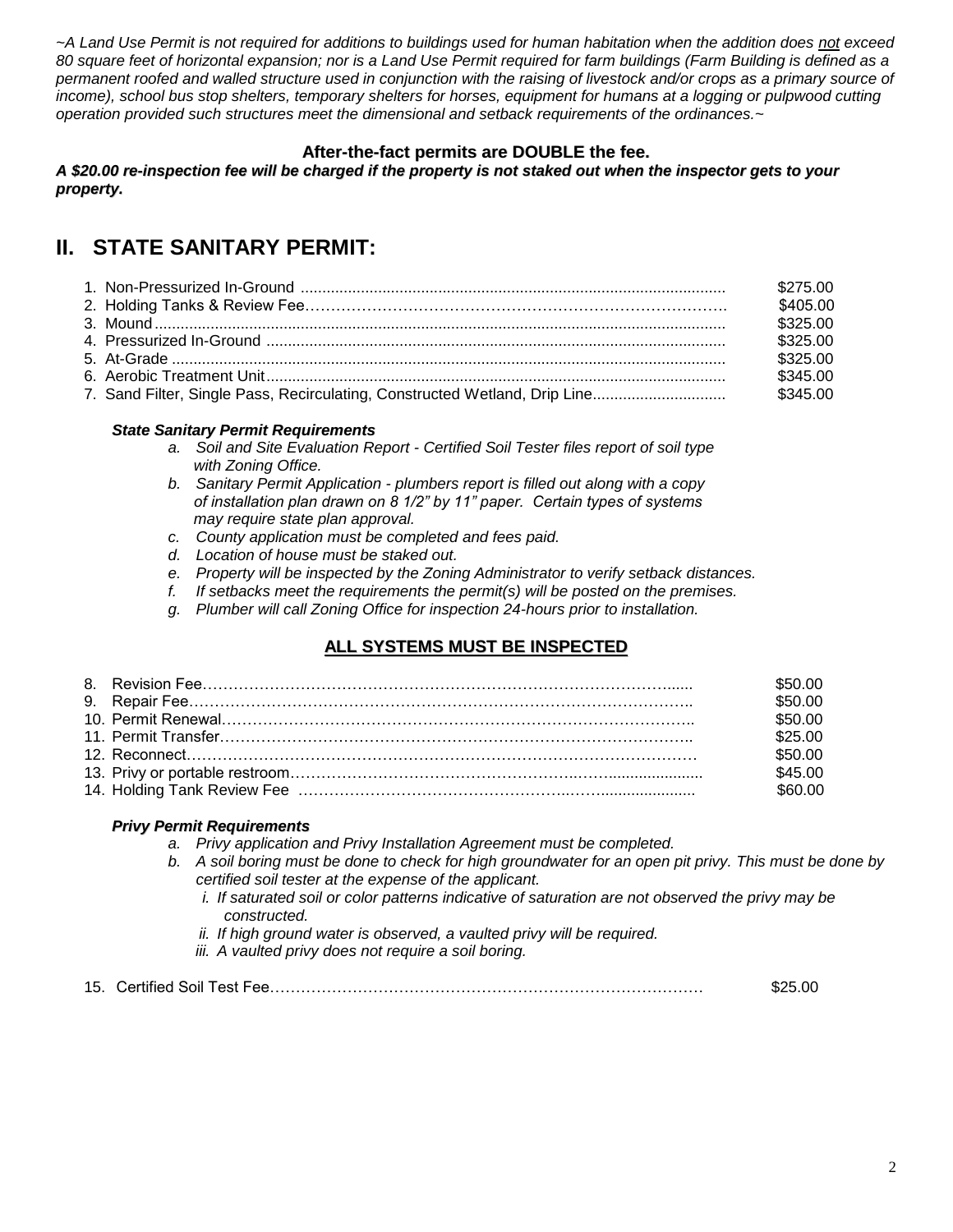# **III. LAND DIVISIONS:**

|     |    |                                                                                                                                                                                                                | \$100.00<br>\$20.00                    |  |  |  |
|-----|----|----------------------------------------------------------------------------------------------------------------------------------------------------------------------------------------------------------------|----------------------------------------|--|--|--|
|     |    | <b>Land Division Requirements</b>                                                                                                                                                                              |                                        |  |  |  |
|     |    | The minimum lot size is one acre.<br>a.                                                                                                                                                                        |                                        |  |  |  |
|     |    | All lots abutting navigable water shall have a minimum area of 30,000 square feet.<br>b.                                                                                                                       |                                        |  |  |  |
|     |    | c. All lots located within one-half mile of an unincorporated city or village shall have                                                                                                                       |                                        |  |  |  |
|     |    | a minimum lot size of 20,000 square feet.                                                                                                                                                                      |                                        |  |  |  |
|     |    | d. All lots abutting navigable water shall have a minimum width of 150 feet at the                                                                                                                             |                                        |  |  |  |
|     |    | building site and shoreline.                                                                                                                                                                                   |                                        |  |  |  |
|     |    | The length of any lot or parcel shall not exceed 4 times the width of that lot<br>е.<br>or parcel.                                                                                                             |                                        |  |  |  |
|     |    |                                                                                                                                                                                                                | \$250.00                               |  |  |  |
|     |    |                                                                                                                                                                                                                | <b>Plus Review Fees</b>                |  |  |  |
|     |    |                                                                                                                                                                                                                | \$50.00/lot<br><b>Plus Review Fees</b> |  |  |  |
|     |    |                                                                                                                                                                                                                |                                        |  |  |  |
| IV. |    | <b>OTHER PERMITS</b>                                                                                                                                                                                           |                                        |  |  |  |
|     |    |                                                                                                                                                                                                                | \$170.00                               |  |  |  |
|     |    |                                                                                                                                                                                                                |                                        |  |  |  |
|     |    | <b>Conditional Use Permit Requirements</b>                                                                                                                                                                     |                                        |  |  |  |
|     |    | a. A Conditional Use Permit must be obtained for any such use listed in the various                                                                                                                            |                                        |  |  |  |
|     |    | zoning districts of the Ordinance.                                                                                                                                                                             |                                        |  |  |  |
|     |    | b. Enclose the names & addresses of all land owners within 300 feet of your property boundary.<br>Applications must be submitted by the 1st of the month in order to be heard at the next month's Zoning<br>c. |                                        |  |  |  |
|     |    | Committee Meeting due to notification requirements. Any application returned later than the 1st of the                                                                                                         |                                        |  |  |  |
|     |    | month will be held until the following scheduled meeting.                                                                                                                                                      |                                        |  |  |  |
|     |    | d. A public hearing will be scheduled on the proposed action.                                                                                                                                                  |                                        |  |  |  |
|     | 2. |                                                                                                                                                                                                                | \$170.00                               |  |  |  |
|     | 3. |                                                                                                                                                                                                                | \$500.00                               |  |  |  |
|     |    | <b>Variance Requirements</b>                                                                                                                                                                                   |                                        |  |  |  |
|     |    | a. A variance is a relaxation in Ordinance requirements to allow for various activities to occur on a parcel of<br>land.                                                                                       |                                        |  |  |  |
|     |    | b. A variance is not a convenience to the property owner.                                                                                                                                                      |                                        |  |  |  |
|     |    | c. The hardship must be unique to the parcel in question and different from that of other parcels, not                                                                                                         |                                        |  |  |  |
|     |    | something that affects all parcels similarly (such as unusual shape, topography, elevation, etc.). A self-<br>imposed hardship is not grounds for a variance.                                                  |                                        |  |  |  |
|     | 4. |                                                                                                                                                                                                                | \$100.00                               |  |  |  |
|     |    | (1 year expiration, structure may not be used for habitation)                                                                                                                                                  |                                        |  |  |  |
|     | 5. |                                                                                                                                                                                                                | \$100.00                               |  |  |  |
|     | 6. |                                                                                                                                                                                                                | \$200.00                               |  |  |  |
|     |    | <b>Petition for Zoning Amendment Requirements</b>                                                                                                                                                              |                                        |  |  |  |
|     |    | The Petition for Zoning Amendment must be filed with the Price County Clerk.<br>a.                                                                                                                             |                                        |  |  |  |
|     |    | Petitions must be submitted by the 1st of the month in order to be heard at the next month's Zoning<br>b.                                                                                                      |                                        |  |  |  |
|     |    | Committee Meeting due to notification requirements. Any Petition returned later than the 1st of the month                                                                                                      |                                        |  |  |  |
|     |    | will be held until the following scheduled meeting.                                                                                                                                                            |                                        |  |  |  |
|     |    | A public hearing will be scheduled for the proposed action.<br>C.                                                                                                                                              |                                        |  |  |  |
|     |    | If approval is recommended by the Zoning Committee, a Resolution will be submitted to the Price County<br>d.                                                                                                   |                                        |  |  |  |
|     |    | Board of Supervisors for final approval.                                                                                                                                                                       |                                        |  |  |  |
|     | 7. |                                                                                                                                                                                                                | \$150.00                               |  |  |  |
|     |    |                                                                                                                                                                                                                |                                        |  |  |  |